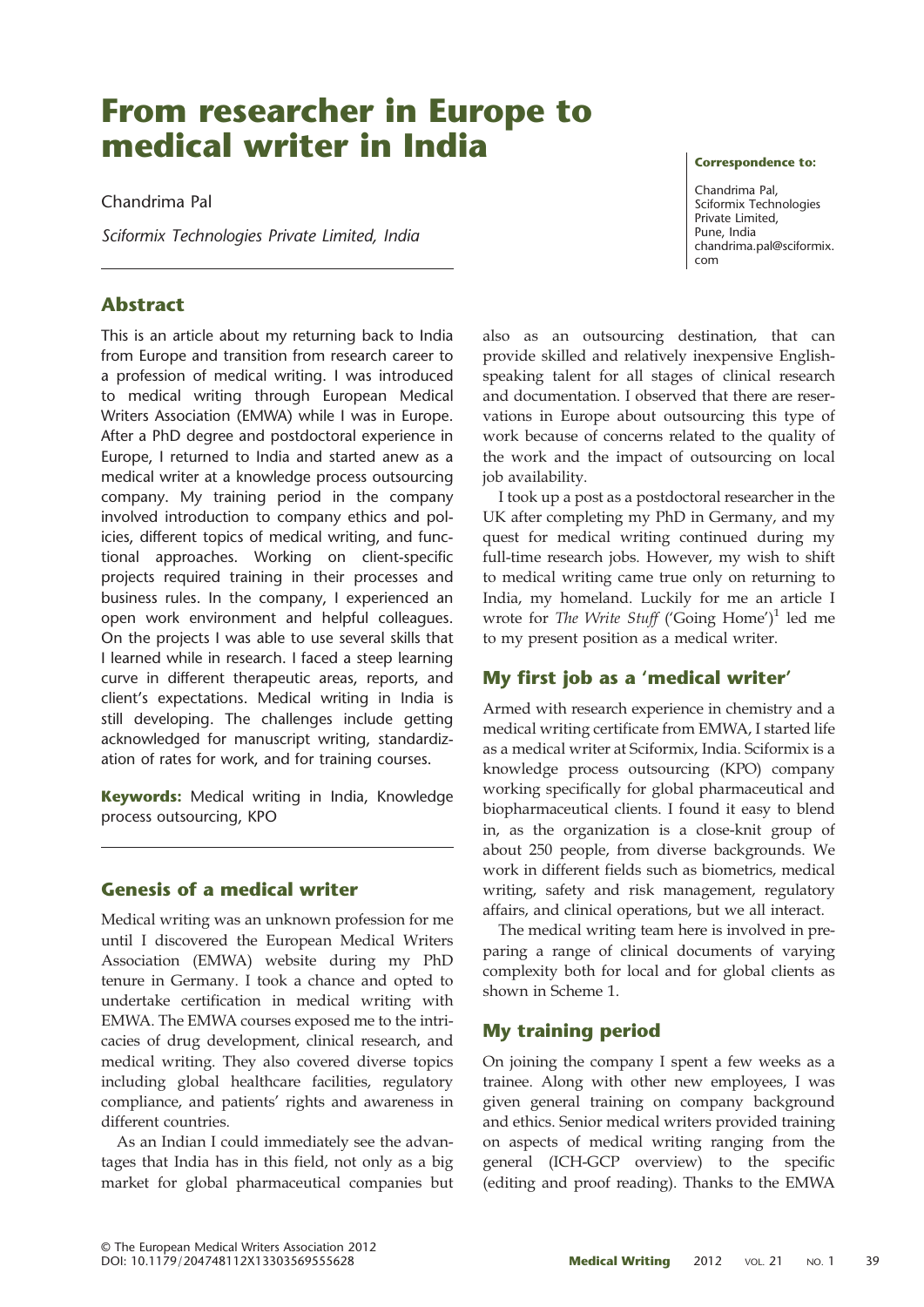

courses, the terminology and processes involved in medical writing were familiar.

## First assignment

I was assigned to an ongoing project and was given time to understand the processes before starting production. I had to go through style guides and business rules provided by the client and the references related to the therapeutic area assigned to me. My first draft was carefully reviewed by my project leader and coach. By now, I was getting to know the importance of the client's template, subject content, scientific balance, style guides, and the importance of 'word count'. The document was reviewed by a subject expert who provided the necessary medical input. On incorporation of all the comments and after another level of peer review, my draft went through rigorous editing and proof reading before being sent to the client. As a result of the continuous evolution of the processes involved in medical writing, I can see that external workshops and training at client sites will form part of a continuous learning process.

#### Work environment and colleagues

I find it helpful that I can approach anyone in the team, just as in Europe, and that extra care is taken to synchronize the interests and knowledge of individual writers with the requirements of a project. Work pressure is evident as maintaining 100% time compliance is a very important criterion for a service provider. Every day I plan my time for expected deliverables but I also need to be open and flexible, especially when contributions from various authors and reviewers are required for

regulatory documents. I am learning methods of tracking metrics in real time. Filling up time sheets at the end of each day provides a reality check of how much time is required to prepare a document and how much more goes for communication with the team (internal and external), literature search, planning, etc.

Interacting with colleagues constitutes a major part of working life. I see many colleagues at a time and they come from different backgrounds such as medicine, pharmacy, clinical research, statistics, and software. It is refreshing to work with people who see the world from a different perspective. I find working in a KPO to be truly multifaceted.

#### Projects coming my way

While working on postmarketing periodic safety reports, company core data sheets and responses to medical information queries, the skills honed during my research career proved helpful – literature searching, analysis, and review of articles on the basis of evidence, sorting out relevant articles, understanding them and their systematic presentation are required in all these projects. An eye for detail (another skill acquired during my research career) is coming in very handy in medical writing. I am also learning to modify my writing according to the target audience, which ranges from regulatory officials and healthcare professionals to the general public.

#### Learning curve

In a client-servicing company, I often face a steep learning curve in terms of my ability to draft and review complex documents, and to understand the different therapeutic areas. I am keen to develop